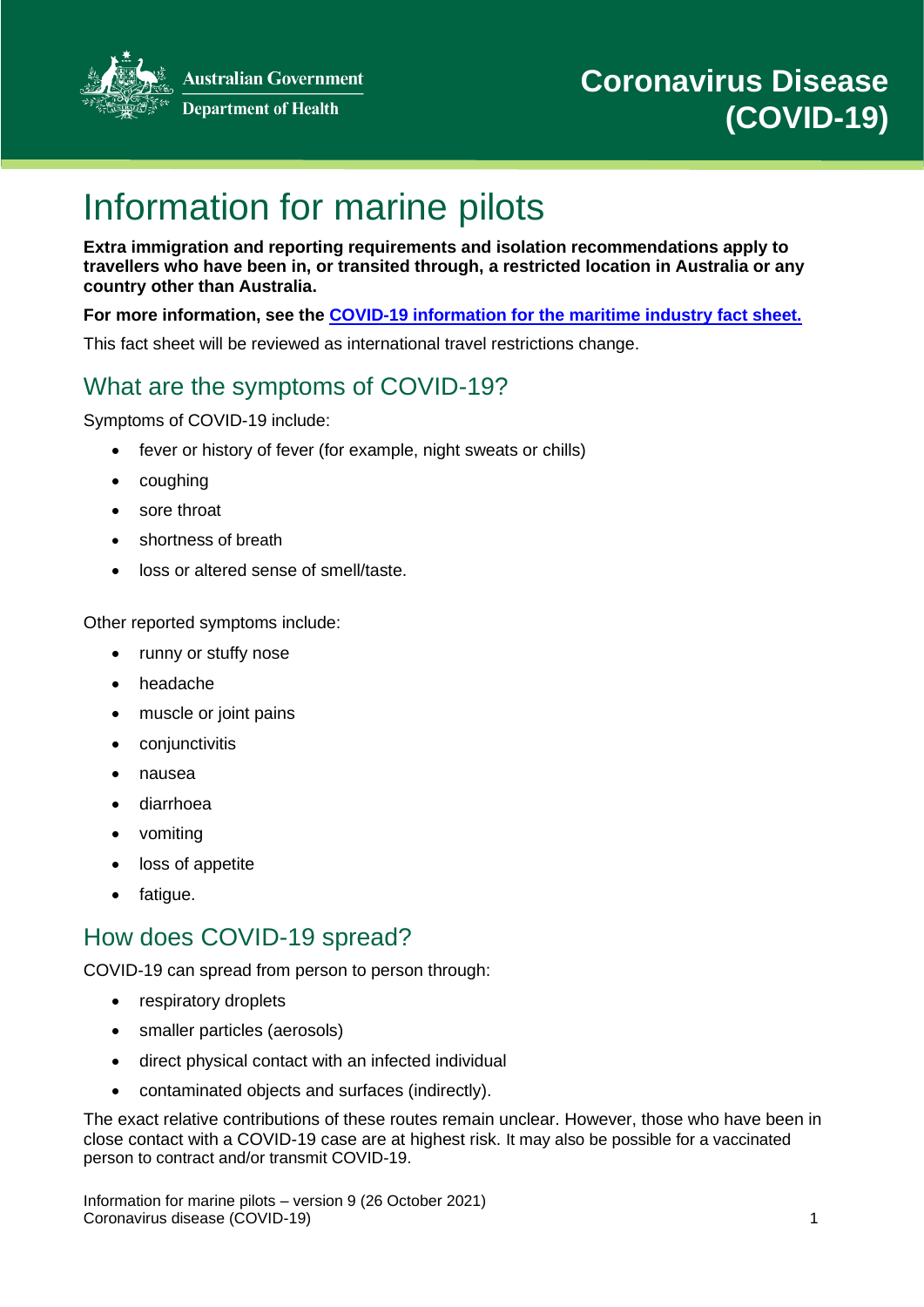

Evidence suggests the virus may be spread from two to three days before symptoms develop in infected persons. This means it is possible to catch the virus from someone who seems well. It may also be possible for a vaccinated person to contract and/or transmit COVID-19. That's why it is important to always use COVIDSafe behaviours.

## What is Australia doing?

**Australia's borders are closed.** Travel to Australia is only available if you are exempt, or you have been granted an individual exemption.

All travellers entering Australia must quarantine in the state or territory in which they disembark, unless exempt or they have been granted an exemption. The **[COVID-19 information for the](https://www.health.gov.au/resources/publications/coronavirus-covid-19-information-for-the-marine-industry)  [maritime industry fact sheet](https://www.health.gov.au/resources/publications/coronavirus-covid-19-information-for-the-marine-industry)** outlines the quarantine requirements for maritime crew.

Australian citizens and permanent residents cannot travel overseas, except for eligible air travellers under the quarantine free travel arrangements between Australia and New Zealand.

**Australia also has pre-departure testing and mask wearing requirements for international arrivals by air.** Check the Department of Health's **[Coronavirus \(COVID-19\) advice for](https://www.health.gov.au/news/health-alerts/novel-coronavirus-2019-ncov-health-alert/coronavirus-covid-19-restrictions/coronavirus-covid-19-advice-for-international-travellers)  [international travellers](https://www.health.gov.au/news/health-alerts/novel-coronavirus-2019-ncov-health-alert/coronavirus-covid-19-restrictions/coronavirus-covid-19-advice-for-international-travellers)** for more details [\(www.health.gov.au/news/health-alerts/novel-coronavirus-](http://www.health.gov.au/news/health-alerts/novel-coronavirus-2019-ncov-health-alert/coronavirus-covid-19-restrictions/coronavirus-covid-19-advice-for-international-travellers)[2019-ncov-health-alert/coronavirus-covid-19-restrictions/coronavirus-covid-19-advice-for](http://www.health.gov.au/news/health-alerts/novel-coronavirus-2019-ncov-health-alert/coronavirus-covid-19-restrictions/coronavirus-covid-19-advice-for-international-travellers)[international-travellers\)](http://www.health.gov.au/news/health-alerts/novel-coronavirus-2019-ncov-health-alert/coronavirus-covid-19-restrictions/coronavirus-covid-19-advice-for-international-travellers).

### What vessels have COVID-19 requirements?

- Vessels with crew who have left, or transited through, any restricted locations in Australia, or any country other than Australia. Even if the crew have been at sea for more than 14 days, these vessels will still have COVID-19 requirements.
- Vessels that have ill crew or passengers on board.
- Vessels that have suspected or confirmed cases of COVID-19 on board.

#### How do I find out if a vessel may be subject to COVID-19 requirements?

The vessel is legally required to provide this information in the pre-arrival report through the Maritime Arrivals Reporting System (MARS). If you are boarding a vessel which has not yet completed the pre-arrival report, you should contact the vessel agent to find out this information.

You are strongly advised to follow infection prevention protocols at all times, regardless of:

- the vessel status
- your vaccination status
- the vaccination status of those you interact with.

### How can I reduce my risk?

The Australian Government Department of Health strongly encourages all marine pilots to be fully vaccinated. Maritime staff should participate in regular COVID-19 testing and screening programs, where offered by their state or territory.

You should continue to follow infection prevention work instructions, including the use of PPE when recommended by your employer.

Use PPE appropriately so it's effective. Employers should provide regular training and guidance material in the correct way to put on, remove and dispose of all PPE.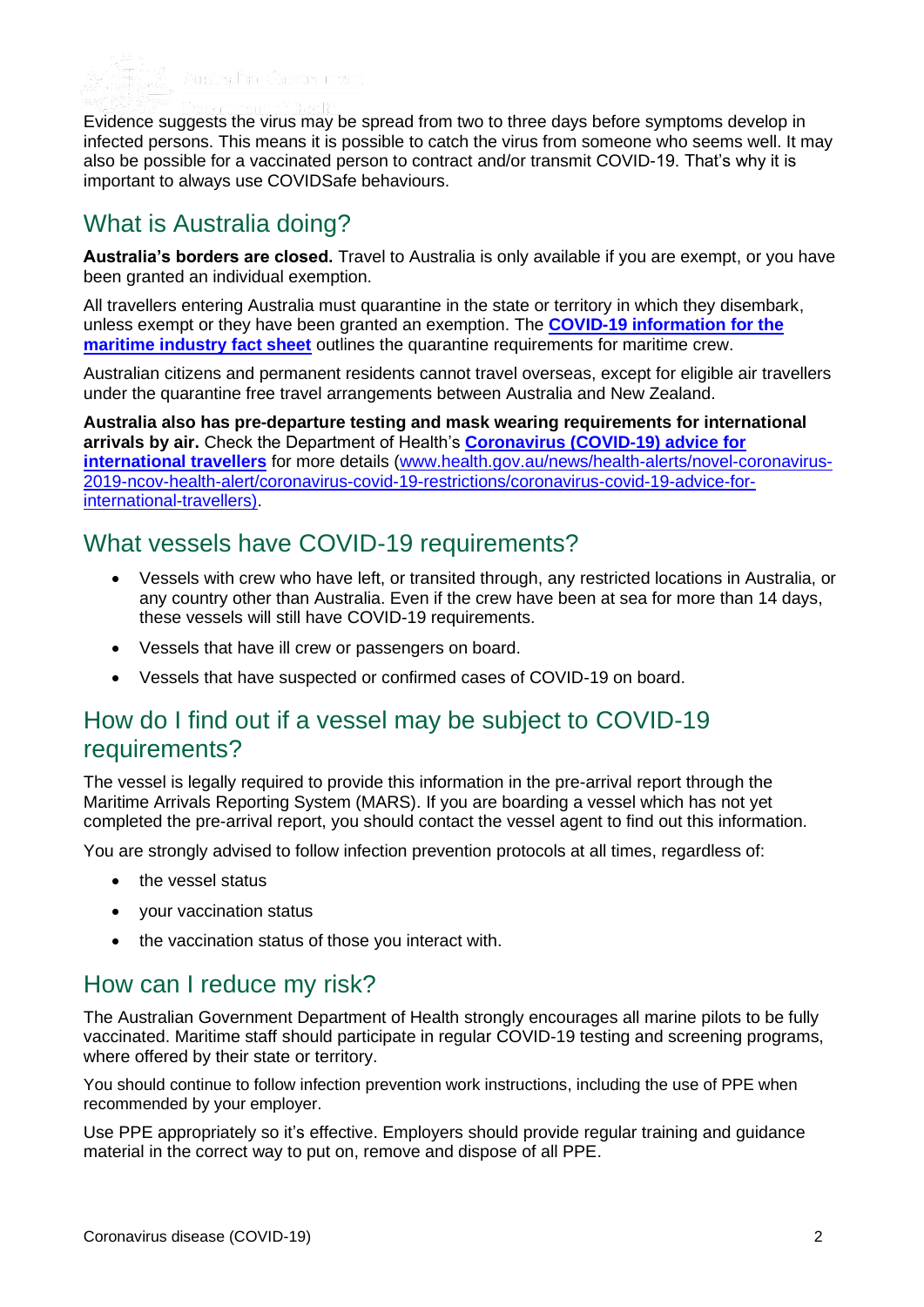

Use the following COVIDSafe precautions for **all** vessels arriving in Australia. These precautions remain applicable even if the vessel has been at sea for more than 14 days and/or you or the crew has been vaccinated:

- You should also follow any state or territory requirements and directions when boarding a vessel.
- You should avoid any unnecessary face-to-face contact with crew. Where possible, use radio, phone, or email communication.
- Where possible, limit contact with persons on board the vessel to essential crew only.
- You should wear appropriate PPE while on board any vessel. Wear PPE even if the vessel has been at sea for more than 14 days. This is due to the length of time marine pilots can be on board and the extended close contact they may have with crew.
- You should make sure you have enough masks for the time you are on board. The number of masks will depend on whether you will be in close contact with essential crew for short or long periods.
- Replace masks each time they become damp or soiled.
- Avoid touching your face (mouth, eyes, and nose).
- Always practise good hand hygiene. Wash your hands often with soap and water, or use alcohol-based hand sanitiser:
	- o before and after eating
	- o after having contact with a vessel or its environment
	- o after attending the toilet.
- Always practise good sneeze/cough hygiene. This involves coughing or sneezing into your elbow or a clean tissue, then disposing of the tissue and washing your hands or using alcohol-based hand sanitiser.
- Where possible, stay 1.5 metres or more away from crew unless wearing appropriate PPE recommended by your workplace's guidance. If close contact with crew is required, it should be for the shortest time possible.
- Take your own refreshments on board, if required. Do not accept food, drink, or PPE from the crew.
- Clean and disinfect work surfaces on board.
- Clean and disinfect all equipment taken on board after leaving the vessel, including phones, laptops, and hard hats.
- If you become aware of any ill person on board, you should:
	- $\circ$  contact the local port authority
	- $\circ$  contact the public health authority
	- o ask the vessel master to report the illness in their pre-arrival report.
- The ill crew member or passenger should isolate on the vessel in a single cabin until given further direction. A biosecurity officer or human biosecurity officer is responsible for giving further direction. The ill crew member or passenger should remain isolated unless they require emergency medical attention.
- Avoid all contact with vessel crew who are unwell. The risk of passing on the virus is higher if a person is unwell. If unwell crew are essential to the vessel, there must be an agreement on how you can avoid close contact before you board.
- All crew should remain on-board the berthed vessel while in Australia. Crew are allowed to conduct essential vessel functions while at the port. Crew are strongly advised to wear PPE while doing this.
- Crew are strongly advised to also wear PPE in public spaces on-board the vessel while noncrew members are on-board. Crew not performing essential work are strongly advised to quarantine when non-crew members are on-board and restrict non-essential interactions with non-crew.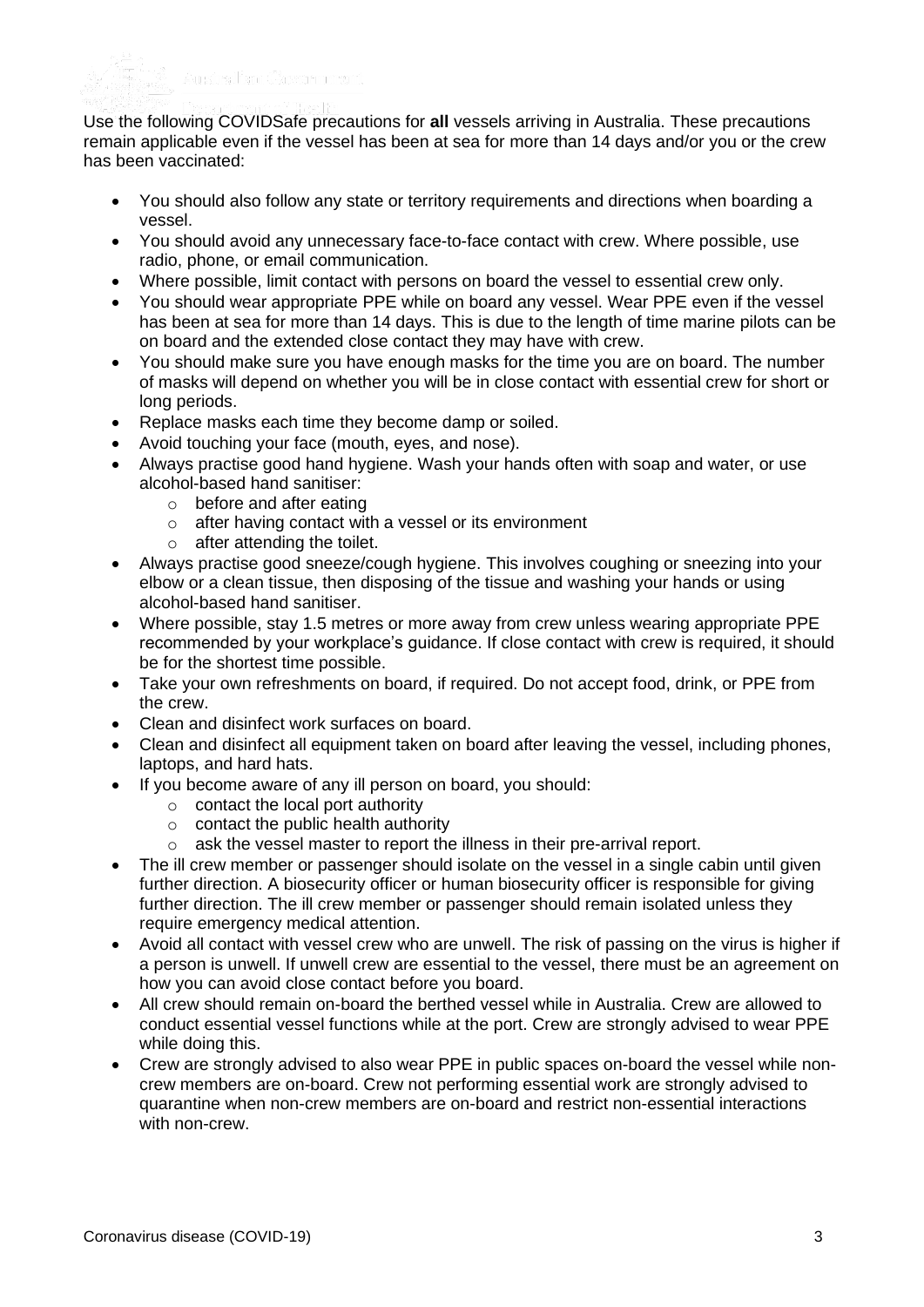### New COVID-19 variants

New variants of the virus that causes COVID-19 have emerged in some countries and appear to spread more easily than other variants. Marine pilots should continue with the COVIDSafe precautions for all vessels as stated above. The Australian Government and state and territory authorities may implement more precautions in the future, as more is learned about these variants.

#### Am I subject to enhanced health screening and quarantine requirements if I pilot a vessel?

By following these guidelines, you are generally exempt from Australia's quarantine requirements on arrival into Australian ports, dependent on state or territory processes. However, some states and territories may require health screening, including regular surveillance testing, for staff at international ports. This will ensure the early detection of infections, especially as people working at international ports are at higher risk of exposure to COVID-19.

If you have been in contact with ill persons while on board the vessel, make yourself known to the biosecurity officer on arrival. The biosecurity officer will give you further direction if required. If you have disembarked a vessel that is not intending to berth in Australian territory, contact the relevant state or territory health department for advice.

If you do not follow the advice in this fact sheet, you will be required to quarantine for 14 days from when you disembark from the vessel.

#### What should I do if I develop symptoms after disembarking the vessel?

If you become ill, tell your doctor or clinic when making an appointment that you work at an international port and on international vessels. The clinic will give you information on how to safely seek medical care.

You should also:

- isolate at home or in your accommodation and avoid contact with others
- get assessed by a doctor or at a COVID-19 clinic or respiratory clinic and get tested for COVID-19
- wash your hands frequently using soap and water or use alcohol-based hand sanitiser
- use good cough and sneeze hygiene cover your mouth and nose when coughing or sneezing and wash your hands afterwards
- inform your supervisor of your symptoms.

#### Will I be contacted if I have been exposed to someone with COVID-19?

When someone is diagnosed with COVID-19 in Australia, health authorities conduct contact tracing.

Health staff will notify you if you have been in contact with someone who has COVID-19. Health staff will give you information and advice relevant to your exposure.

### Other information

The Department of Health is closely monitoring the situation in collaboration with the World Health Organization and Australian states and territories.